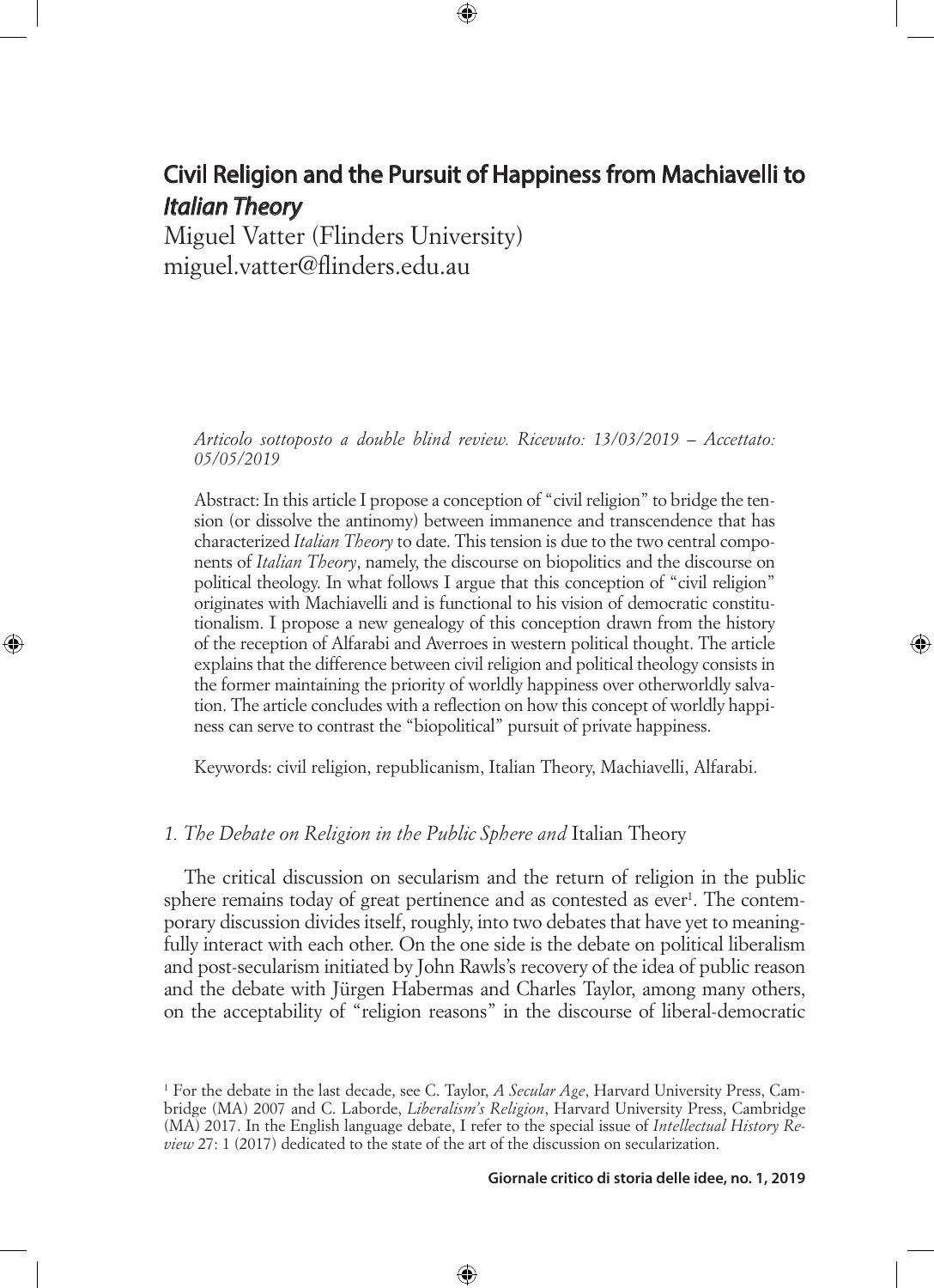⊕

legitimacy2 . Central to this debate is whether there exists a "wall of separation" between Church from State in modern constitutionalism and in what consists its meaning. Within this debate one can also place the efforts to deconstruct (Christian) "secularism" as formulated by Talal Asad, Judith Butler and others<sup>3</sup>. On the other side is the biopolitical debate, especially as developed in recent Italian political philosophy from Mario Tronti, Antonio Negri and Massimo Cacciari to Gianni Vattimo, Giorgio Agamben and Roberto Esposito. By "biopolitical debate" I mean an approach to the post-Weberian secularization theorem that highlights the tension between an ever more "immanent" rationalization of life-forms, driven by politico-economical imperatives, and an ever more "transcendent" constitution of political order, driven by politico-theological conceptions of sovereignty<sup>4</sup>.

In this article I suggest that these two debates overlap on the question of happiness. Hannah Arendt showed that the pursuit of "public happiness" is an essential concept to understand the way in which the revolutionary republican project of *constitutio libertatis* resolved the tension between Church and State that characterized the *respublica christiana* since the Donation of Constantine<sup>5</sup>. But the pursuit of "private happiness" is also a good formula to capture the finality of biopolitical governmentality. In this article I propose that the most appropriate category through which to think this overlap is that of "civil religion". In what follows I shall sketch a new interpretation of Machiavelli as a thinker of civil religion and of democratic constitutionalism, and try to show why his discourse bridges the tension (or dissolves the antinomy) between immanence and transcendence that has characterized *Italian Theory* to date. In the next section I begin by distinguishing the main features of these two debates. In the third section I introduce the idea of civil religion and oppose it to that of political theology. In the fourth section I propose a genealogical reading of Machiavelli that leads back to the central concerns here at stake: the question of the meaning of the constitutional division of Church and State, and its relation to the "biopolitical" pursuit of happiness. In the fifth and last section I explain the way in which this conception of civil religion brings together a messianic and a scientific conception of nature within its discourse on public happiness.

◈

⊕

<sup>2</sup> For this discussion, see T. Bailey and V. Gentile (eds.), *Rawls and Religion*, Columbia University Press, New York 2014 and E. Mendieta and C. Calhoun (eds.), *Habermas and Religion*, Polity, London 2013. In Italy the reception of this debate is mainly found on the pages of *Micromega* and moved by the interventions of Paolo Flores d'Arcais. On the debate on the veil from a French perspective, see C. Laborde, *Critical Republicanism: the Hijab Controversy and Political Philosophy*, Oxford University Press, New York 2008.

<sup>3</sup> T. Asad, *Formations of the Secular. Christianity, Islam, Modernity*, Stanford University Press, Stanford (CA) 2003; T. Asad, W. Brown, J. Butler and S. Mahmood (eds.), *Is Critique Secular? Blasphemy, Injury and Free Speech*, Fordham University Press, New York 2013; and G. Anidjar, *Blood.* 

*A Critique of Christianity*, Columbia University Press, New York 2014. 4 For an overview of this Italian debate, see R. Esposito, *Pensiero vivente. Origine e attualità della filosofia italiana*, Einaudi, Torino 2010, ch. 5 passim; and now the wide-ranging discussion in E. Stimilli (ed.), *Teologie e politica. Genealogie e attualità*, Quodlibet, Macerata 2019.

<sup>5</sup> See H. Arendt, *On Revolution*, Penguin, New York 1990.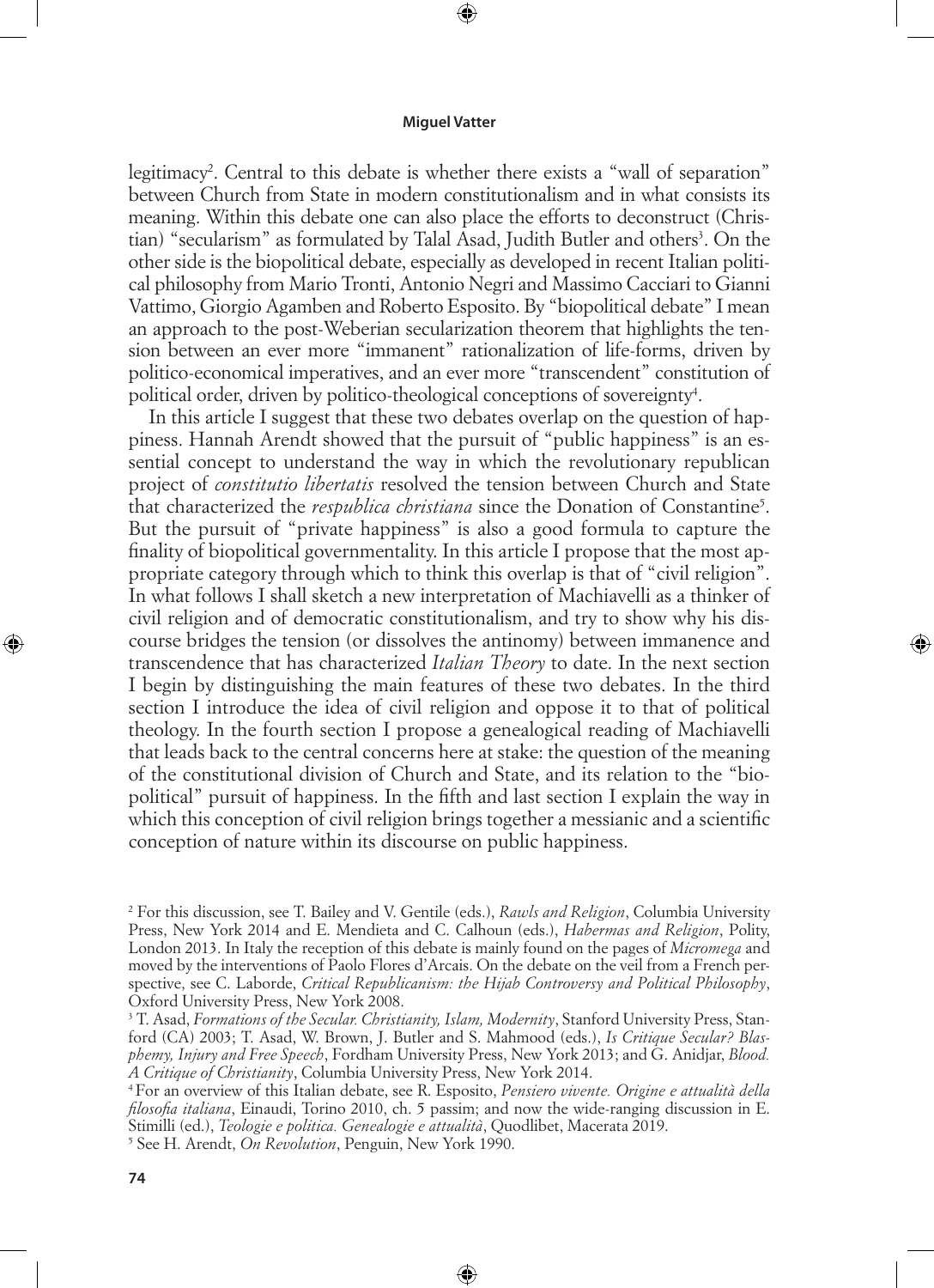⊕

# 2. *The Liberal and Biopolitical Discussions of Post-secularism*

For a long time the ideal of secularism has been the undisputed protagonist of the public sphere. From Marx to Comte and Weber, the widespread belief held that scientific, technological and economic progress would minimize the importance of religion in the public life of individuals. Secularism finds its origin in the Enlightenment project of constructing society on a rational basis, rather than on tradition and faith. Liberalism adopted this project by sidelining religions to the private sphere and setting up an opposition between reason and faith, which in turn led to the struggle between progress and orthodoxy (or fundamentalism) $6$ . With the defeat of 20<sup>th</sup> century totalitarian regimes, many thought that not only history, but also the public role of religion had come to its official "end"7 .

However, for a series of complex reasons that we still do not entirely comprehend, religions were not tamed by secularism, and this has led to our contemporary "post-secular" situation<sup>8</sup>. In my opinion, two compelling and partially overlapping narratives have since emerged that offer an explanation as to why liberal secularism could not abolish religion in the public sphere. The first narrative is put forward by Charles Taylor's *A Secular Age* and it centres on the idea of happiness. Taylor argues that secularism began when people were convinced to cut off their aspirations to an "eternal" life in another world, in a Beyond, that would lend to their passage on earth a "fullness" or absolute meaning. Instead, the discourse of modernity directed them to put all their energies into fulfilling the immanent goals of human flourishing, as the best way to attain a happy life (eudaimonia) in this world<sup>9</sup>. The project of Enlightenment promised that humanity could achieve happiness on its own, if only it focussed all of its energies inwardly. If only people worked hard enough, disciplined their minds and bodies to the utmost, polished their conduct in society, then it would be possible to maximize the satisfaction of most people's preferences<sup>10</sup>.

But if increased discipline in our lives and control over our biological life-process promises an ever higher "quality of life" for the greatest numbers, it also inevitably raises the question: why is the struggle to live-on (what Spinoza called the *conatus*) inherently meaningful? From an existentialist standpoint, for which death is the ultimate horizon of meaning, this question finds no satisfactory an-

⊕

◈

<sup>6</sup> See L. Strauss, *Spinoza's Critique of Religion*, University of Chicago Press, Chicago 1997; and I. Berlin, *The Crooked Timber of Humanity. Chapters in the History of Ideas*, Princeton University Press, Princeton (NJ) 2013 for the early, but still compelling, analysis of the Enlightenment origins of secularism and the reactions against it in late modernity.

<sup>7</sup> One of the first protests against this narrative of the "end of history" in a reconciled liberal democratic global order (Fukuyama) from the side of religion came in J. Derrida, *Spectres de Marx*, Galilée, Paris 1993; and J. Derrida, *Foi et Savoir. Les deux sources de la 'religion' aux limites de la simple raison*, Seuil, Paris 2000.

<sup>8</sup> For one of the first analyses of this situation, see J. Casanova, *Public Religions in the Modern World*, University of Chicago Press, Chicago 1994.<br><sup>9</sup> C. Taylor, *A Secular Age*, 15-19.

<sup>&</sup>lt;sup>10</sup> C. Taylor, *Modern Social Imaginaries*, Duke University Press, Durham (NC) 2004.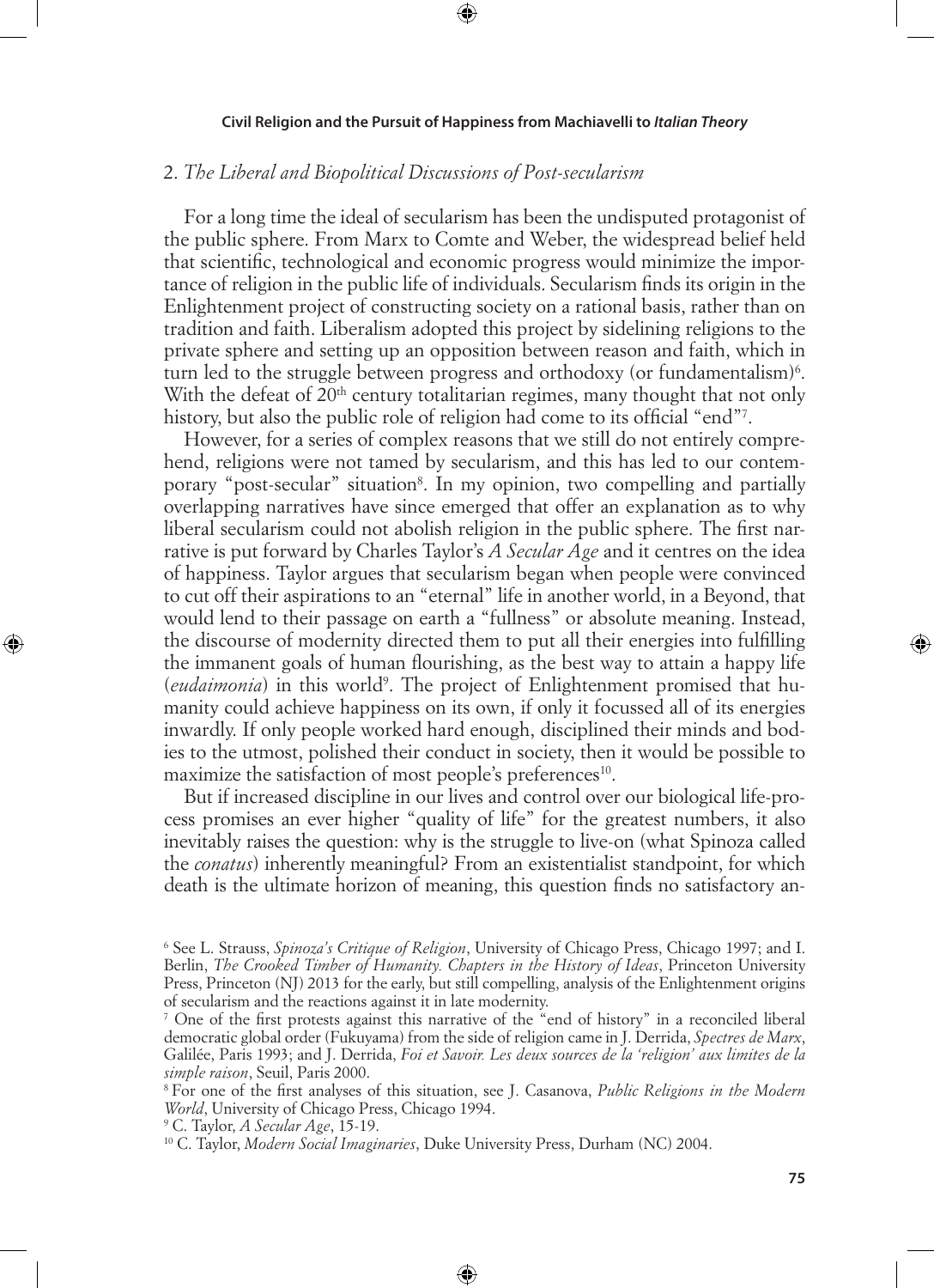⊕

swer. But, as Arendt showed, existentialism makes for a poor political philosophy: the fact that, sooner or later, we are all going to die is not exactly the best starting point to answer the legitimation needs of political orders. Thus, a liberal political order based on the satisfaction of the drive to live-on (*conatus* or, in Freudian terms, *Lustprinzip*) inevitably had to pose itself again a very ancient question: can some part of me live on forever? If so, how can I hope to attain an "eternal" life? Of course, this is the same hope that spiritual religions have always had on offer. And this is one offer that liberal secularism cannot trump. In short, the advent of secularism is encircled back and front by the idea of eternal life<sup>11</sup>.

The other narrative that offers an explanation for the inherent limits of secularism is the one offered by Michel Foucault, which intersects at many points with Taylor's narrative. Foucault's "history of governmentality" gives a very compelling reason why the rise of liberalism could not lead to the disappearance of religion. The reason is that, on Foucault's hypothesis, liberalism is a form of government, and not a form of sovereign power nor a doctrine of constitutionalism. Governmental practices have a pastoral genealogy<sup>12</sup>. This hypothesis led in short order to the connection between a biopolitical and a politico-economic-theological analysis of governmentality, as developed by Agamben and Esposito, and many others since.

Agamben and Esposito adopt the Heideggerian claim that western metaphysics is a "machine" (*Gestell* in Heideggerian terminology, a *dispositif* or apparatus to speak like Foucault) that divides the human species against itself: into *zoe*  and *bios*, person and thing, soul and body, God and Man<sup>13</sup>. This division has the effect of including one part as inferior into the other part as superior: thus the soul includes the body in order to exclude it and bring it into submission, while making of this submission a sign of freedom. Following Agamben's thesis that Trinitarianism is the fundamental discourse of governmentality, for Esposito the paradigm for all these dualisms remains Trinitarian Christian theology, where the singularity of God is split into the persons of Father, Son and Holy Spirit. The Holy Spirit simultaneously subjects the Son to the Father and frees Him from the Father. In order to undo this Trinitarian structure of political and/or economic theology, Agamben and Esposito expand on what can be called the Averroistic

◈

13 G. Agamben, *L'aperto. L'uomo e l'animale*, Bollati Boringhieri, Torino 2002; G. Agamben, *Altissima povertà. Regole monastiche e forma di vita*, Neri Pozza, Venezia 2011; R. Esposito, *Terza Persona. Politica della vita e filosofia dell'impersonale*, Einaudi, Torino 2007.

⊕

<sup>11</sup> I have developed this theme in M. Vatter, "Eternal Life and Biopower", *CR: The New Centennial Review* 10 (3), 2011, pp. 217-249; and M. Vatter, *The Republic of the Living. Biopolitics and the Critique of Civil Society*, Fordham University Press, 2014.

<sup>12</sup> M. Foucault, *Sécurité, Territoire, Population. Cours au Collège de France. 1977-1978*, Gallimard Seuil, Paris 2004; T. Lemke, *Gouvernementalität und Biopolitik*, VS Verlag fuer Sozialwissenchaften, Wiesbaden 2007; O. Marzocca, *Perché il Governo. Il laboratorio etico-politico di Foucault*, Manifestolibri, Roma 2007; L. Bazzicalupo, *Il governo delle vite. Biopolitica ed economia*, Laterza, Bari 2006; S. Forti, *I nuovi demoni. Ripensare oggi male e potere*, Feltrinelli, Milano 2012; and V. Lemm and M. Vatter (eds.), *The Government of Life. Foucault, Biopolitics, and Neoliberalism*, Fordham University Press, New York 2014, among much other literature dedicated to Foucault's pastoral hypothesis.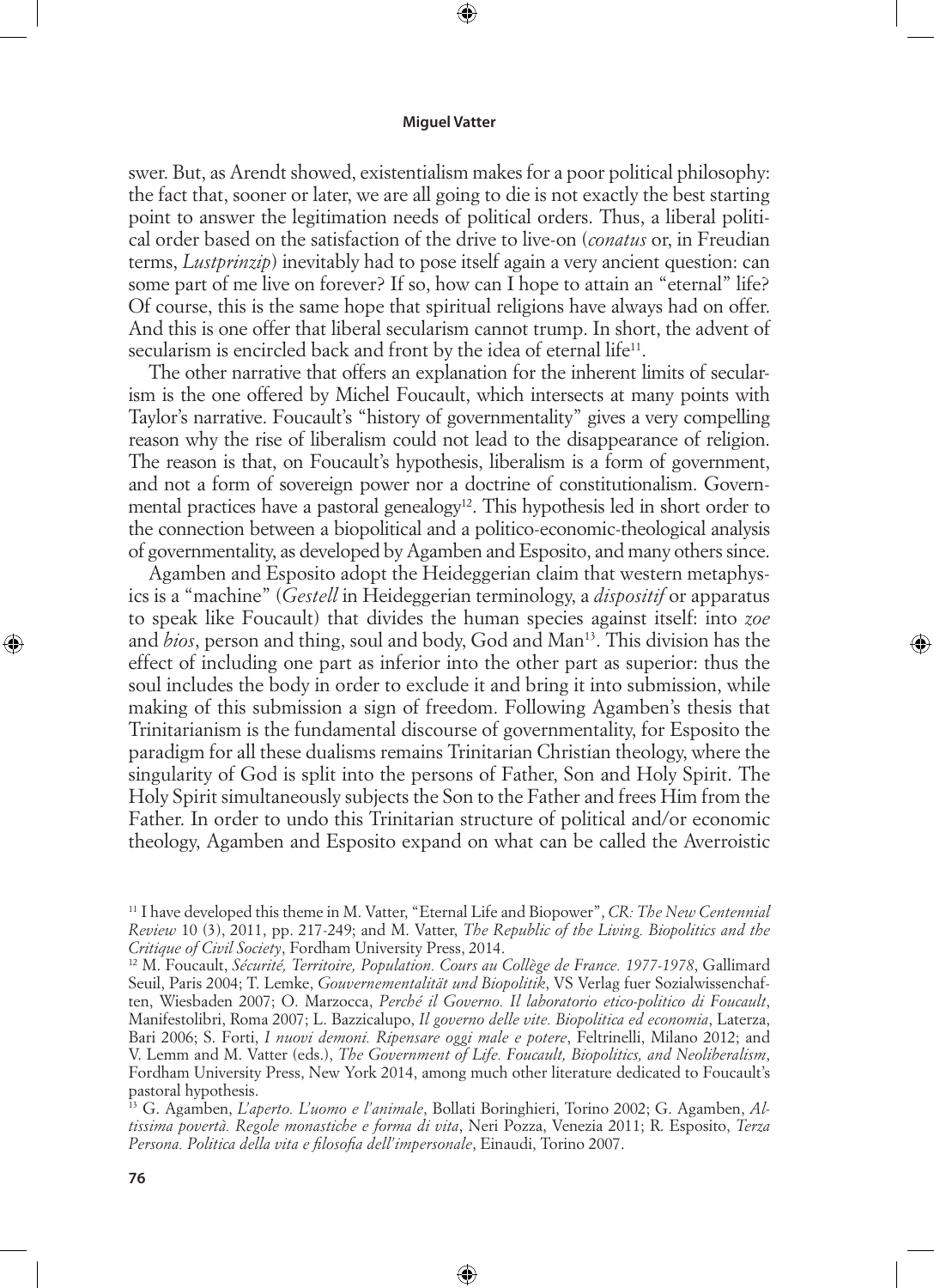⊕

signature of Italian biopolitics by arguing that the only way out of political theology consists in appropriating the potentiality of the human intellect and turning it against the metaphysical separation between living and thinking<sup>14</sup>.

The main point of contention within so-called *Italian Theory* remains the role played by political theology within affirmative biopolitics. For Negri, political theology has no affirmative uses: it is merely the index of the autonomy of the political from the creative power of living labour, and thus belongs with ideology15. Negri charges both Agamben and Esposito with having abandoned the Averroist, immanentist impulse of biopolitics as an extension of Spinozist and Marxist conceptions of *Deus sive Natura*, and having introduced elements of personalism and transcendence into their affirmative biopolitics. This charge may not be entirely unfounded in the case of Agamben, who seems to develop the affirmative sense of "bare life" in the form of the Franciscan ideal of "highest poverty", where a communal *zoe* is approximated through the model of Jesus's messianic life16. Esposito, for his part, adopts an intermediary position. He follows Agamben in claiming that the main tradition of western political philosophy is indeed governed by political and economic theologies that turn on the identity of subjectivity with personality. But he opposes affirmative biopolitics to political theology by recovering the Averroist separation of a common intellect of the human species from the individual self-consciousness.

The difficult question of the relation between biopolitics and political theology remains open, especially because *Italian Theory* adopts an Averroist framework whose political consequences remain undertheorized by its advocates. Thus, if Averroes's doctrine of the potential intellect might seem appealing from an affirmative biopolitics standpoint, little attention has gone into reconstructing the political reception of Averroes in European political philosophy, starting in the Renaissance<sup>17</sup>. In this article I argue that the least problematic and most plausible way to take up the Averroistic framework is in relation to Machiavelli and his conception of civil religion. Machiavellian civil religion offers a way to contrast both the politico-theological foundation of political order in "transcendence" and the biopolitical foundation of governmentality in the "pursuit of happiness".

◈

⊕

<sup>14</sup> On this Averroistic signature see G. Agamben, *Mezzi senza fine. Note sulla politica*, Bollati Boringhieri, Torino 1996; G. Agamben, *Potentialities*, Stanford University Press, Stanford (CA) 1999; and R. Esposito, *Due. La macchina della teologia politica e il posto del pensiero*, Einaudi, Torino 2013.

<sup>15</sup> T. Negri, "A proposito di Italian Theory", in E. Stimilli and D. Gentilli (eds.), *Differenze italiane. Politica e filosofia: mappe e sconfinamenti*, DeriveApprodi, Roma 2015. For a discussion of this debate, see M. Vatter, "Community. life, and subjectivity in Italian biopolitics", in S. Prozorov and S. Rentea (eds.), *The Routledge Handbook of Biopolitics*, Routledge, London and New York 2017, pp. 123-140.

<sup>&</sup>lt;sup>16</sup> For a critical discussion of Agamben's Christology, I refer to M. Vatter, "Law and Life Beyond Incorporation. Agamben, Highest Poverty and the Papal Legal Revolution", in D. McLoughlin (ed.), *Agamben and Radical Politics*, Edinburgh University Press, Edinburgh 2016, pp. 234-262. 17 See now G. Giglioni and A. Akasoy (eds.), *Renaissance Averroism and Its Aftermath: Arabic* 

*Philosophy in Early Modern Europe*, Dordrecht, Springer 2013, in which, however, a treatment of this question in humanism and Machiavelli is absent.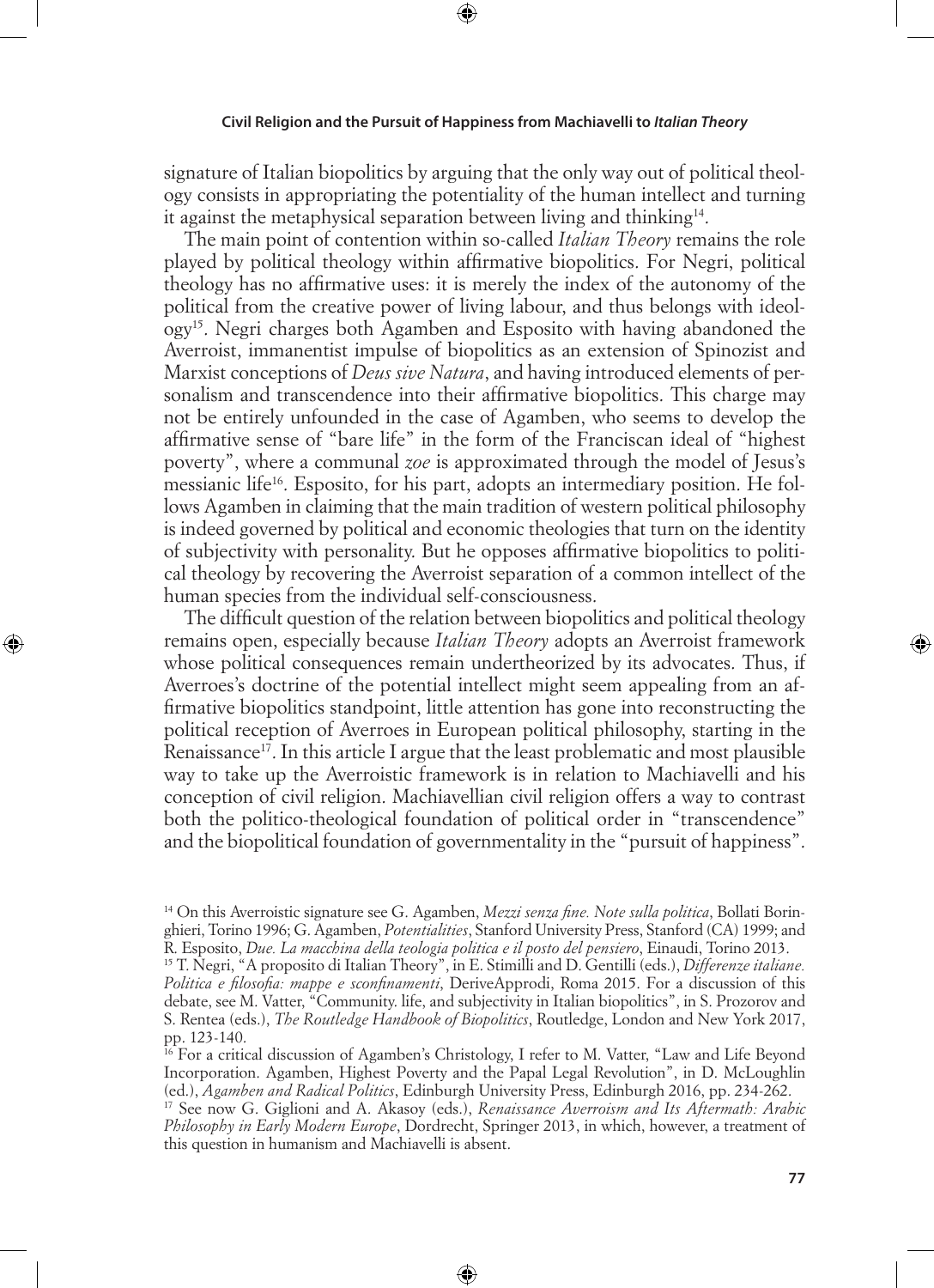⊕

# 3. *The Concepts of Civil Religion and Political Theology*

The term "civil religion" in the sense that is discussed in this article was brought into prominence by Rousseau, who chose to end his *Social Contract* by dedicating its last chapter to this concept<sup>18</sup>. In this very dense text, Rousseau gives us a brief history of the different ways in which religion and politics have been joined throughout western history<sup>19</sup>. For the Greeks and Romans, Rousseau argues, the gods were the gods of the city, and to be pious meant to do what was good for the city, that is, ultimately to be a good citizen-warrior and defend it against enemies. For Rousseau, ancient pagan religions were inherently intolerant because the worship of different gods entailed automatically that one was a political enemy<sup>20</sup>. In these polytheistic cultures one also finds the tendency to identify the political ruler with the divine ruler, as happened most clearly with Roman emperors<sup>21</sup>. Thus, for Rousseau pagan religion is a "political" religion or a "religion of politics"22. Interestingly enough, Rousseau thought that the Mosaic religion was also such a political religion.

Opposed to this pagan "religion of citizens", Rousseau argues that what we today call "Axial" religions introduced a "religion of man" whose highest principle was solidarity or fraternity or "love of thy neighbour" or charity<sup>23</sup>. If the religions of the city were equivalent to "divine positive right", Rousseau claims that the axial religions opened up the possibility of a "divine natural right". However, Rousseau made the point that these religions also distinguished the city of men from the city of God, and opposed the religious calling to the political vocation.

◈

21 For the theme of sacral kingship and its Hellenistic origins, see now F. Oakley, *Kingship. The Politics of Enchantment*, Blackwell, Oxford 2016; and F. Oakley, *Empty Bottles of Gentilism. Kingship and the Divine in Late Antiquity and the Early Middle Ages (to 1050)*, Yale University Press, New Haven (CT) 2010.

<sup>22</sup> Not to be confused with the meaning that Eric Voegelin gives to the term "political religion", by which he means modern forms of Gnosticism that assign to human beings the capacity of salvation. See E. Voegelin, *Die politischen Religionen*, Wilhelm Fink, Paderborn 2012; ed. Fr. *Les religions politiques*. Translated by J. Schmutz. Les Éditions du Cerf, Paris 1994.

23 On the concept of axial religions, see K. Jaspers, *The Origin and Goal of History*. Routledge and Kegan Paul, London 1953; and C. Taylor, "What was the Axial Revolution?", in R. N. Bellah and H. Joas (eds.), *The Axial Age and Its Consequences*, Harvard University Press, Cambridge (MA) 2012, pp. 30-46.

⊕

<sup>18</sup> For a recent overview of the idea of civil religion, see R. Beiner, *Civil Religion. A Dialogue in the History of Political Philosophy*, Cambridge University Press, New York 2011.

<sup>19</sup> On Rousseau's idea of civil religion, see G. Silvestrini, *Diritto Naturale e Volontã Generale*, Claudiana, Torino 2010; and J. Swenson, "Le 'concours de la religion': une religion politique ou une politique des religion" in B. Bernardi, B. Bachofen, and G. Olivo (eds.), *Jean-Jacques Rousseau. Du Contrat Social ou essai sur la forme de la République (Manuscrit de Genève)*, Librairie Philosophique J. Vrin, Paris 2012, pp. 203-218.

<sup>20</sup> This does not exclude that the enemy could become the guest, *hostis* turned into *hospes*, as Cacciari has often discussed. See M. Cacciari, *Europe and Empire. On the Political Forms of Globalization*, Fordham University Press, New York 2016. But this point does not invalidate anything that Rousseau is saying about pagan civil religion: the possibility of asylum presupposes the enmity between the gods of different cities.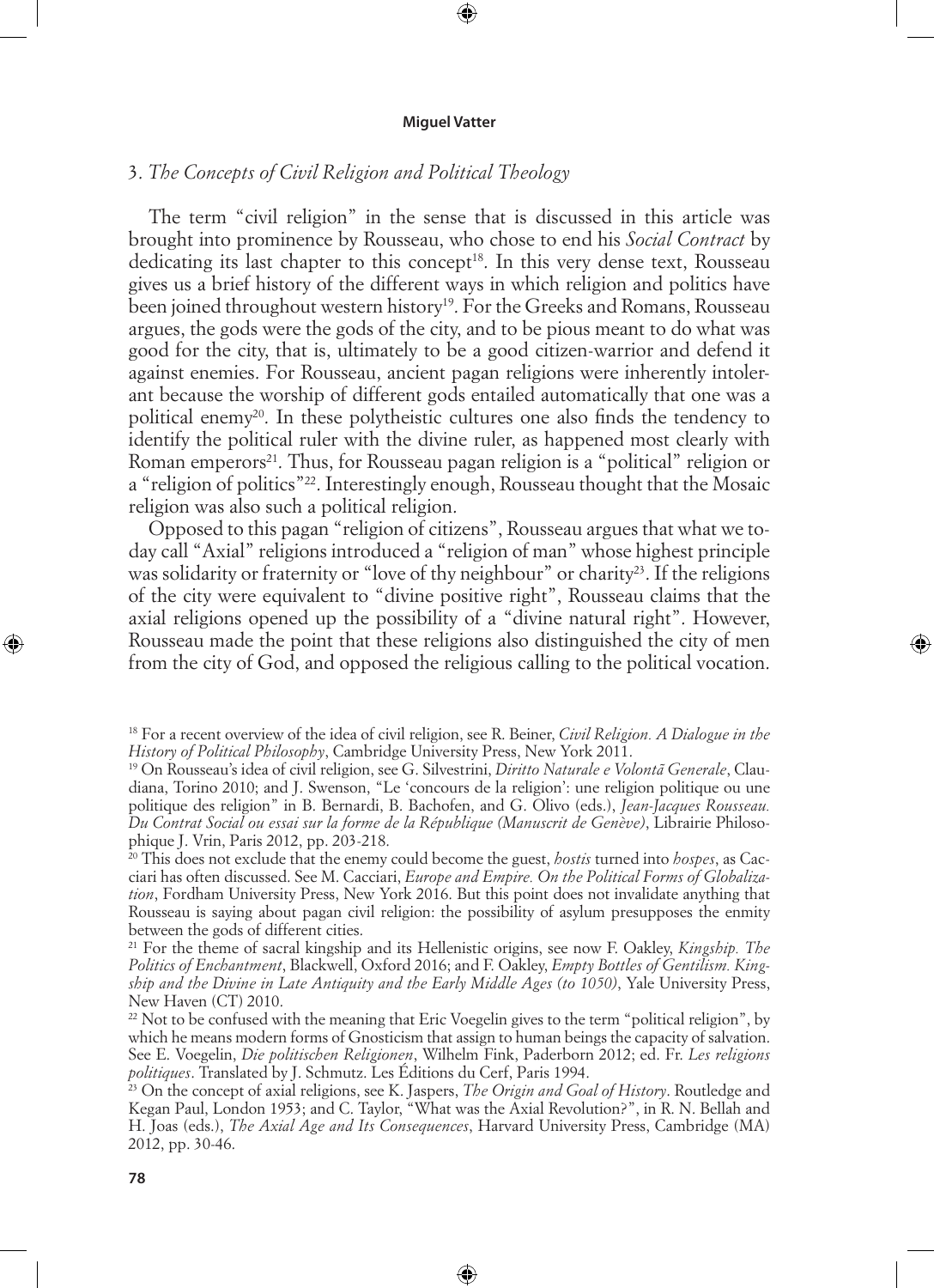⊕

Axial religions put an end to the divinization of political leaders, but they also separated the individual from its own political life. These "religions of man" permitted individuals to be guided in their public conduct by something other than persuasion and laws approved by all in common, namely, they brought into public life the guidance of a priesthood and of some form of institutionalized "universal" religion.

Strictly speaking, as employed by Schmitt, political theology is a discourse that allows for the transference of  $(Axial)$  theological categories into political ones<sup>24</sup>. "All significant concepts of the modern theory of the state are secularized theological concepts not only because of their historical development – in which they were transferred from theology to the theory of the state… – but also because of their systematic structure"25. In other words, from Constantine until the Enlightenment, Christianity in the West is a gigantic machine that spins out of the city of God a "city of man" to its measure. Whether the main instrument through which Christianity achieves this de-paganization, and thus also de-politicization, of political life is "sovereignty" (Schmitt's thesis) or "government" (Agamben's thesis) is ultimately of secondary importance because in both cases "the typical process that occurred was the assimilation of a text of Roman private law into church law, its adaptation and transmutation there to a principle of constitutional law, and then its reabsorption into the sphere of secular government in this new form"26. What counts is that pagan political language coursed through the Church, its concepts were reformed therein, before being let out into the new European *ius publicum* of national monarchies. From the republican perspective, whether led by development of (absolutist) sovereignty or by the development of (liberal) government, the important point is that these are both forms of political theology, that is, forms of pastoral government of spiritual religions that managed to cut off western political life from its pagan origins<sup>27</sup>.

◈

From the republican perspective of Rousseau, there are two great shortcomings with political theology so defined. First, although the "religion of man" was originally a religion of tolerance (unlike pagan political religions), it comes to be construed throughout Christendom in anti-political terms, so that to be pious meant to accept injustices and inequalities rather than addressing them. Second, the belief in a city of God distinct from the city of human beings, that is, distinct

⊕

<sup>&</sup>lt;sup>24</sup> On the meaning of political theology in Schmitt, I refer to the discussion in M. Vatter, "The Political Theology of Carl Schmitt", in J. Meierhenrich and O. Simons (eds.), *The Oxford Handbook of Carl Schmitt*, Oxford University Press, New York 2017.

<sup>25</sup> See C. Schmitt, *Politische Theologie*, Duncker & Humblot, Berlin 2015; tr. Eng. *Political Theology. Four Chapters on the Concept of Sovereignty*, MIT Press, Cambridge (MA) 1988, chapter 3.

<sup>26</sup> B. Tierney, *Religion, law and the growth of constitutional thought 1150-1650*, Cambridge University Press, Cambridge 1982, p. 25.

 $^{27}$  It is clear that I share neither Agamben's attempt to read Rousseau as an economic theologian of governmentality, nor Loughlin's and Tuck's attempts to read him as a political theologian of sovereignty. For these two interpretations, see M. Loughlin, *Foundations of Public Law*, Oxford University Press, New York 2010 and R. Tuck, *The Sleeping Sovereign. The Invention of Modern Democracy*, Cambridge University Press, New York 2016.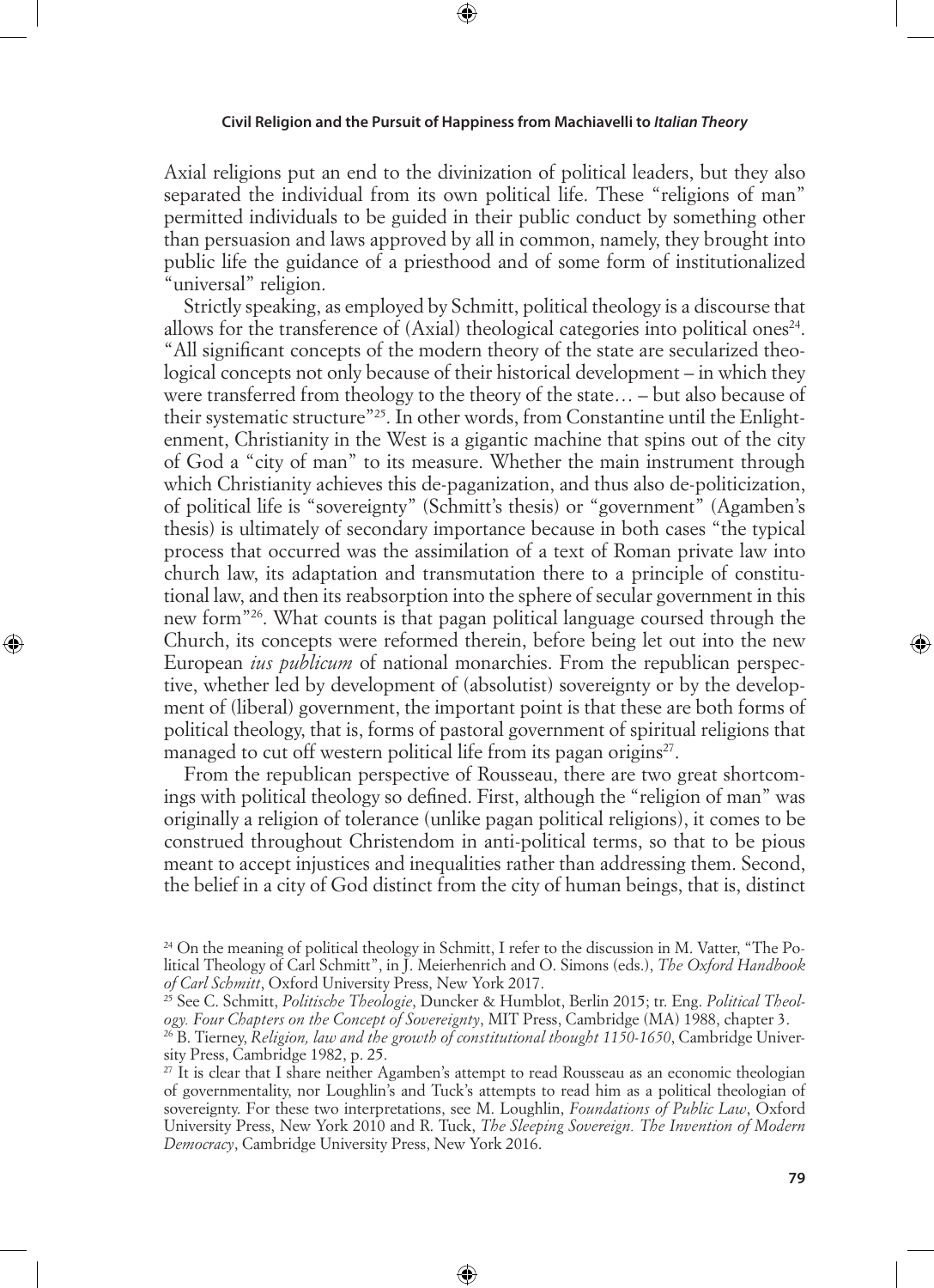⊕

from a human republic, in turn gave rise to a "religion of the priest" which for Rousseau opened up the worst of all scenarios. Namely, the scenario in which the religion of priests used the ideal of love of neighbour for the sake of acquiring an autonomous power basis that drained power from the people, and mobilized citizens in religious wars. This is the "politics" of (Christian) religion.

In order to address the shortcomings of both the "religion of citizen" and the "religion of man" Rousseau posits the need for a modern, republican "civil religion". Modern civil religion is a religion in which love of neighbour and tolerance would become embodied in the constitution of the republic and would become the new "religion of the citizen" based not on a "divine natural right" but rather on a "human natural right", or what Kant calls the "right of humanity", the precursor of our human rights. But how could such a transformation take place? How was it possible to give Moses or Jesus or Mohammed a neo-Athenian and neo-Roman, republican interpretation that would somehow lead to new "Rights of Man"?

# 4. *The Hidden Genealogy of Civil Religion*

The first one to have posed this question in early modernity prior to Rousseau was Machiavelli. During his life, Machiavelli faced a complicated situation: on one side, he saw how the Catholic Church used its power in Italy to prevent the establishment of a successful republic that would unify the country. The Church would play city against city, and occasionally call in foreign powers to intervene whenever it saw a threat to its own political power. On the other hand, Machiavelli's political career in the Florentine republic had been made possible by Savonarola, a self-styled Christian prophet who had mobilized the people of Florence to get rid of the Medici oligarchy and set up a republican self-government<sup>28</sup>.

◈

Machiavelli was an exponent of the Renaissance, namely, of the effort to resurrect pagan culture and wisdom in order to apply it directly not only in the arts and sciences, but also in politics and religion. This attempt to revive the civil religion of the Roman Republic faced a great resistance from the Church: it risked undermining its entire political theology. For analogous reasons, it was not seen as a welcome development by the monarchies of Spain, France, and England. These monarchies would later resolve the religious wars through the formula *cuius regio, eius religio*, namely, that the (Christian) religion of the king became the "public" religion of the state and its citizens, with the proviso that religious minorities would be more or less tolerated and allowed to retain their religious preferences in the private forum. Only the Italian city-states, because

 $\bigoplus$ 

<sup>&</sup>lt;sup>28</sup> In this article I do not have the space to engage the large amount of recent literature dedicated to the question of Machiavelli and religion. For convenience, in what follows I refer to my own previously published work on this question, in which the interested reader will find a discussion of most of the relevant secondary literature.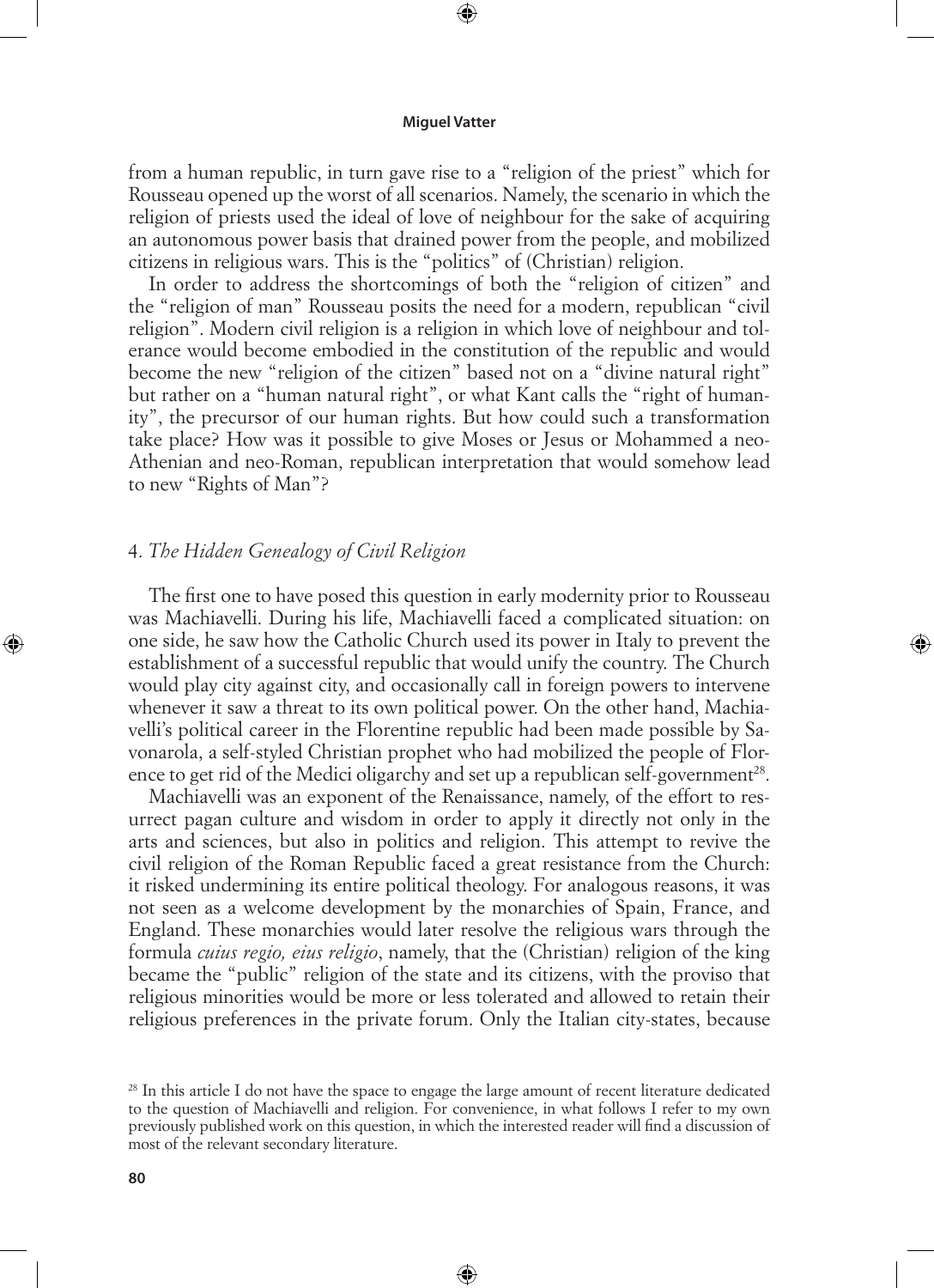⊕

of their attempts to defend communal freedom, could show sympathy with the project of reviving the ancient civil religion. Thus, someone like Remigio de Girolami, "Aquinas' pupil and Dante's teacher" could make the claim that "the citizen must love the city more than himself, because the city is his only possible actuation"29. A claim that comes close to Machiavelli's own proclamation of love for his city more than love for his soul.

My hypothesis is that Machiavelli tries to develop a novel way that avoids both the Catholic incorporation of politics under the priesthood, and the Protestantmonarchic way of incorporating religion to the goals of the state. The novel way consisted in understanding the political role of religion as a civil religion: this required, so my thesis, the placement of prophetic religions on the side of constitutional politics. As an ally of constitutionalism, religion would be neither subservient to the Church, nor an instrument of the State (*instrumentum regni*). But in order to do this Machiavelli had to discover an entirely different way in which religion and politics could be joined<sup>30</sup>. Machiavelli rediscovered this "new" path in his analysis of the civil religion of the Roman Republic. He saw that in Rome, religion was the "condition of good arms" and "good arms" were the condition of "good laws"31. By "good arms" Machiavelli meant a people who could defend itself without needing mercenary armies. The appropriate religion would therefore have to be one that does not see power and independence as signs of a sinful condition, but as features of a free people. In other words, a civil religion would place supreme power not in the hands on one individual, king or emperor, but in the assembled people-in-arms. Now, for Machiavelli the Roman example showed that as soon as power was in the hands of a free people, this would lead to a government through "good laws" by which he meant a constitutional government. So, the concept of "civil religion" in Machiavelli refers to a religion that necessarily leads to a political constitution: a religion that finds its highest expression, in the practical sphere, with a political constitution.

◈

But from where does Machiavelli get this idea of civil religion and its internal link to a political constitution of freedom? My hypothesis is that Machiavelli was responding to the theologico-political sermons of Savonarola: the Florentine prophet had often cited the example of Moses, but for Machiavelli Savonarola had not drawn the necessary inference from this example, namely, that only

⊕

<sup>29</sup> E. H. Kantorowicz, *The King's Two Bodies. A Study in Medieval Political Theology*, Princeton University Press, Princeton (NJ) 1997, pp. 478-479. For a recent attempt to revive this form of republican Christianity, see M. Viroli, *Machiavelli's God*, Princeton University Press, Princeton (NJ) 2010.

<sup>&</sup>lt;sup>30</sup> In what follows I rehearse the argument which is now found in M. Vatter, "Machiavelli, 'Ancient' Theology' and the Problem of Civil Religion", in N. Urbinati, D. Johnston, and C. Vergara (eds.), *Machiavelli on Liberty and Conflict*, University of Chicago Press, Chicago 2017, pp. 113-138.

<sup>&</sup>lt;sup>31</sup> For Machiavelli, "good laws and good arms" make up "the principal foundations that all states must have" (*The Prince* 12). In the *Discourses on Livy*, he argues that "where there is religion, arms can easily be introduced, and where there are arms and not religion, the latter can be introduced only with difficulty" (I, 11).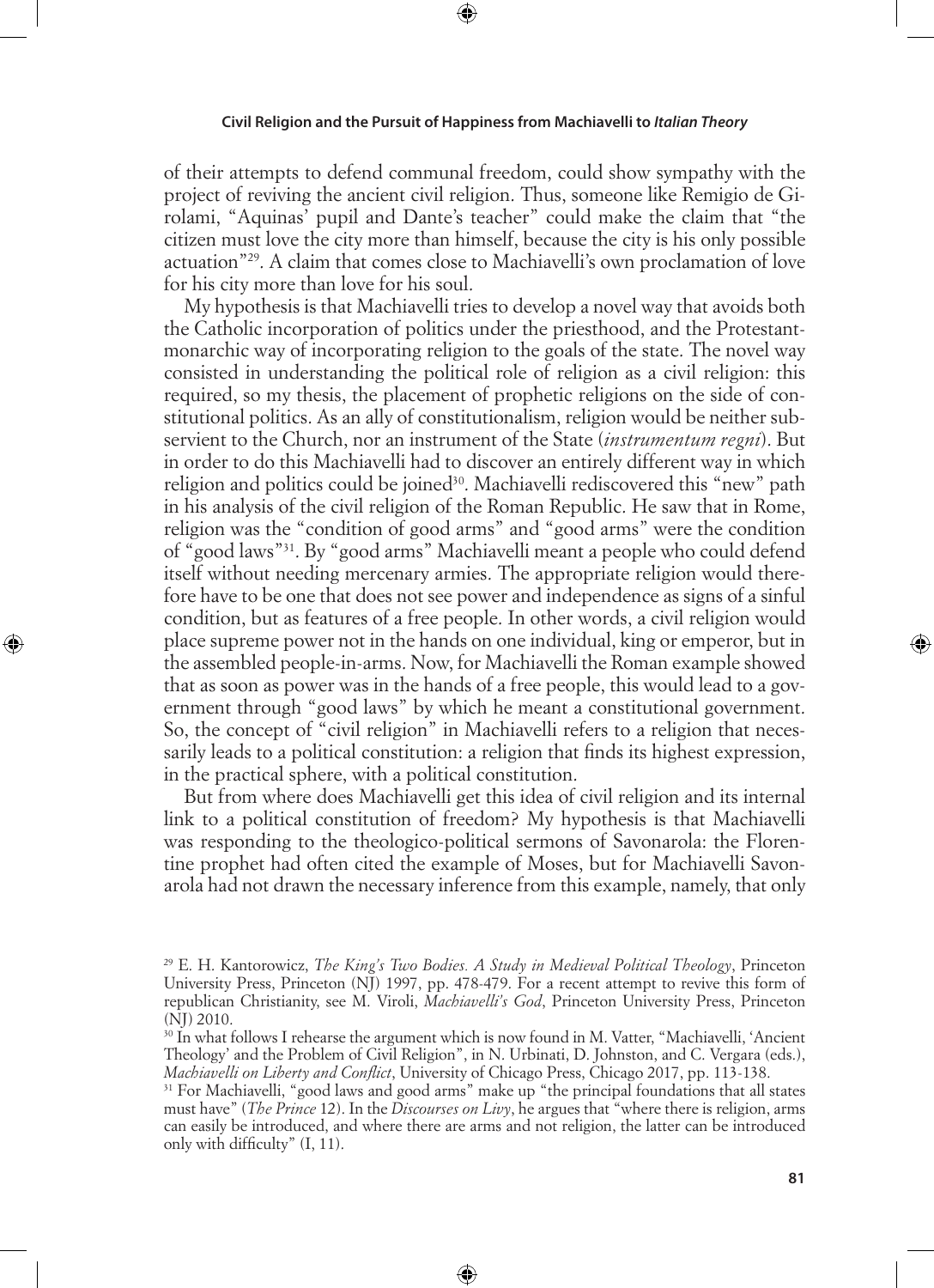⊕

"armed prophets" are successful<sup>32</sup>. Machiavelli's genius here was to unite the republican idea of civil religion, which he gets from the Roman example, with the Mosaic idea of prophetology. Since the figure of the prophet was essential to monotheistic spiritual religions, a new interpretation of the meaning of the prophet could potentially redirect these religions away from their absolutist political theologies and towards a direction more conducive to republican freedom and constitutional government. A revival of prophetology could cast doubt on the deep-seated belief that the form of a Church was the true representative of God's Kingdom on earth.

In civil religion as prophetology, the political meaning of God translates directly to the power of the people or to a republican democracy, and this is entirely different from the "use" of religion made by the reason of state favoured by early modern monarchies. On my hypothesis, Machiavelli's prophetology contains the following three principles: 1) no individual is the political representative of God. Politically speaking, this entails the prohibition of an absolute monarch. 2) God loves His people and wants them as powerful as Him. This entails a particular, not just universal, divine providence that goes hand in hand with a policy of arming a people, and against the reliance on mercenary armies. The corollary of this point is that only priestly forms of government do not seek to arm their people. 3) The true armed prophet is the one that gives a political constitution to its people. The corollary to this point is that divine revelation is not supra-political: it contains no special instructions as to how to reach "heavenly happiness" or "eternal life" other than as political or worldly happiness. The sole purpose of politics is "worldly happiness", not the attainment of a "future world" or afterlife.

◈

It follows from this idea of civil religion that any truly prophetic religion will have, as its constitutional principles, the freedom and equality of its people; the belief that all political power derives from the power of the people; and, lastly, the principle that every individual has a right to pursue happiness.

Before spelling out the consequences of this idea of civil religion for the biopolitical question of the pursuit of happiness, I need to add an important coda to this genealogy of civil religion. Machiavelli could not have read the books of the Bible dedicated to Moses in such an original way without some prior help. Indeed, the idea that through Moses, God had given the Hebrew people a political constitution was an idea popularized a few decades before Machiavelli under the name of "ancient theology" by the Florentine Platonist Marsilio Ficino<sup>33</sup>. This "ancient theology" was a product of worldly philosophers who followed Plato's

⊕

<sup>&</sup>lt;sup>32</sup> For an extended discussion of this point and critique of alternative readings, I refer to M. Vatter, "Machiavelli and the Republican Conception of Providence", *The Review of Politics* (75), 2013, pp. 605-623.

<sup>33</sup> On *prisca theologia* in the Florentine Renaissance see D.P. Walker, *The Ancient Theology. Studies in Christian Platonism from the Fifteenth to the Eighteenth Century*, Duckworth, London 1972 and C. Vasoli, *Ficino, Savonarola, Machiavelli. Studi di storia della cultura*, Nino Aragno Editore, Torino 2006.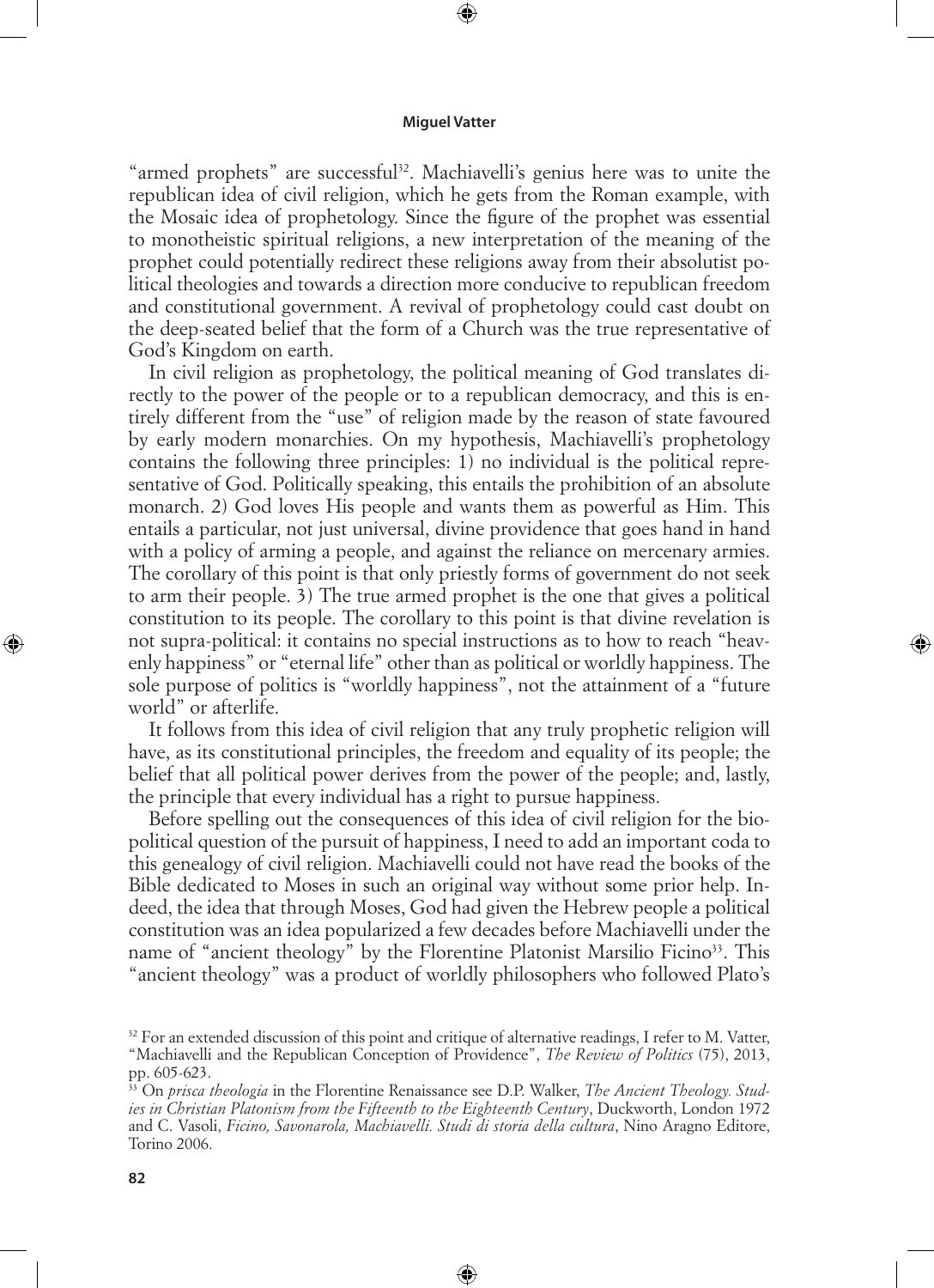⊕

original insight that, if to philosophize is to imitate God, then a philosopher is the more god-like the more it gives its people a legal constitution under which all citizens are to be treated equally. This way of reading Plato's late dialogues was lost for centuries: it reappeared for the first time at the hand of a Muslim philosopher from Baghdad, Alfarabi, who lived in the 10th century and died in Damascus. Plato had not personally witnessed the activity of a prophet, but Alfarabi was living in Islamic lands, so he had to confront in first person the problem of how to reconcile reason and faith, philosopher and prophet<sup>34</sup>.

Alfarabi's fundamental thought was that the prophet is at the same time a philosopher and a legislator<sup>35</sup>. The main idea here is that it is the prophet – and not a king – who is the true political founder because he brings what the Greek philosophers called "divine *nomoi*" to the city. It is by founding a (Platonic) republic that the prophet is charged with the earthly happiness of a people36. The proper political action of the prophet is that of giving a constitution – that is why the prophet is a legislator. But the prophet is also a philosopher: the legislation must be rational, and that means, it must be oriented by the idea of the common good. As a philosopher, the constitution will be based on political principles that are hypothetical, in the sense that they must be verified experimentally by the democratic life of the people which they make possible. Lastly, the prophet is also more than a philosopher because he or she must also develop a civil religion that makes accessible the philosophical foundations of a free political life to all citizens, not just to those versed in scientific demonstrations.

Alfarabi's interpretation of monotheism as a civil religion is so important because he shows that philosophy and revealed religion should not be opposed as reason and faith are opposed for dogmatic interpretations of revealed religions. Rather, Alfarabi argued that philosophy has the task of making possible the happiness of the greatest number (not just of the happy few philosophers), and that it can achieve this task by inventing a civil religion which explains, by means of rhetorical and literary devices, for those who are not educated in dialectics the very same things that those who know philosophy or dialectics know by argument. Revealed religion ceases thereby to be the exclusive province of

◈

⊕

<sup>&</sup>lt;sup>34</sup> The "politico-theological" character of Alfarabi's thought is a highly contested topic. Compare M. Mahdi, *Alfarabi and the Foundation of Islamic Political Philosophy*, University of Chicago Press, Chicago 2001 with P. Crone, *God's Rule, Government and Islam: Six Centruies of Medieval Islamic Political Thought*, Columbia University Press, New York 2004, with M. Campanini, "Alfarabi and the Foundation of Political Theology in Islam", in Asma Afsaruddin (ed.), *Islam, the State, and Political Authority*, Palgrave Macmillan, New York 2011, pp. 35-52. 35 See L. Strauss, *Gesammelte Schriften. Band 2. Philosophie und Gesetz – Frühe Schriften*, J.B.

Metzler, Stuttgart 2013; tr. Eng., L. Strauss, *Philosophy and Law. Contributions to the Understanding of Maimonides and His Predecessors*, State University of New York Press, Albany (NY) 1995. Leo Strauss was the first to understand the implications of this equation between prophet and philosopher-king.

<sup>36</sup> See Alfarabi, *Philosophy of Plato and Aristotle*, ed. by M. Mahdi, Cornell University Press, Ithaca (NY) 2001 and compare with *Averroes on Plato's Republic*, ed. by R. Lerner, Cornell University Press, Ithaca (NY) 2004.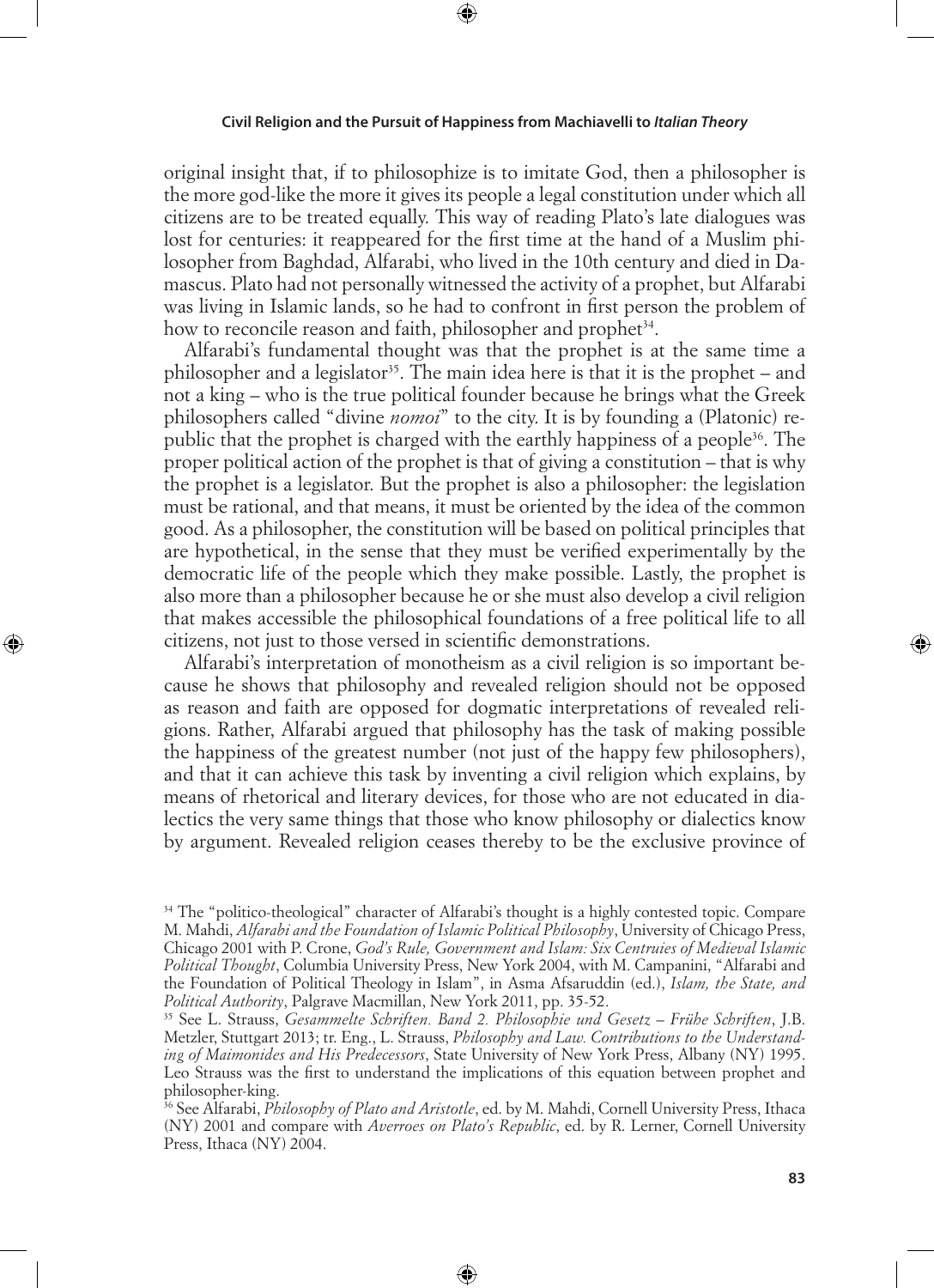⊕

"doctors" of theology and is opened up for both a politico-philosophical and poetical-mystical interpretations. This new way of thinking the relation between philosophy and religion is promising because it moves beyond the dualism between reason and faith: by interpreting spiritual religions as civil religion, the many are supposed to know as much as the select few. In principle, there are no more "mysteries" or "secrets" associated either to the Church or to the State. The many citizens should be in a position to argue, persuade, and assent to its laws just like the elite or the few. In reality, with Alfarabi I believe we find the first seeds of the idea of "public reason" recently defended by Rawls, which explains that constitutional principles need to be discussed in terms that avoid both the technicalities of philosophy or science as much as the "intuitions" of faith-based interpretations of religion.

Alfarabi's idea of a civil religion influenced Averroes and Maimonides, the most important philosopher of medieval Judaism, and made its way to the Latin Averroists in the faculty of arts in Paris, from where this approach to monotheism reached Dante and Marsilius of Padua, and from there was taken up and elaborated by Machiavelli, Spinoza, Rousseau, Kant and Jefferson<sup>37</sup>.

# 5. *Civil Religion and Worldly Happiness*

Let me now recapitulate my conclusions so far. A civil religion is a philosophical idea of religion that re-interprets the idea of revealed or prophetic religions as divine *nomoi* in terms of a political theory of constitutionalism. From the perspective of a civil religion, the ideal polity will have no Church which is superior and separate from the State, but equally the ideal polity will always be ready to sacrifice the power of government to the power of the people and not vice versa. For civil religion the artefact that mediates philosophical principles (idea of good) with democratic politics (public happiness of the many) is a constitution. Thus, the role of civil religion in politics and law is very simply this: it is what guarantees that a constitution stands higher than the State. Thus, for civil religion the prophet-philosopher stands higher than the king or political leader.

◈

But what is a political constitution? A constitution is a complex design, a living mechanism that divides and balances powers designed to safeguard the liberties of individuals and to empower the people living under these laws. This idea of constitution is the great achievement of Enlightenment political philosophy, and it is a scientific achievement, but one that was made possible by the idea of civil religion. The most important achievement of this idea of civil religion is that it allows us to think of a political constitution as what unites both natural sci-

⊕

<sup>&</sup>lt;sup>37</sup> The history of transmission of Alfarabi's politico-theological ideas is complicated and also contested. For one hypothesis, see S. Pines, "La philosophie dans l'économie du genre humain selon Averroes: une réponse à Alfarabi?" in S. Strousma (ed.), *Studies in the History of Arabic Philosophy. The Collected Works of Shlomo Pines*, The Magnes Press, Jerusalem 1996, pp. 357-377.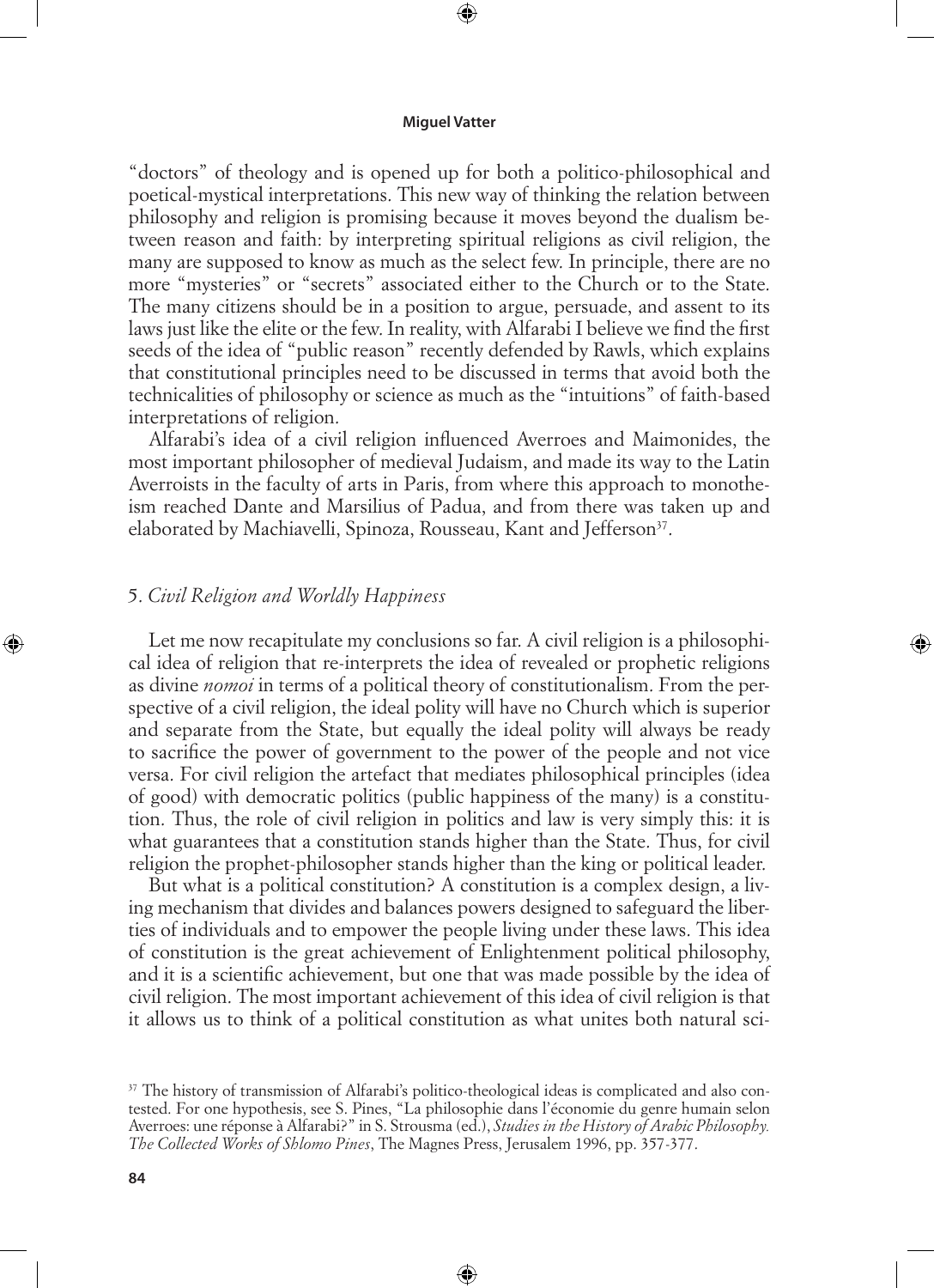⊕

ence and messianic religion, Nature and God, prudence and salvation. It is not by accident that the formula found in the American *Declaration of Independence* refers to "Nature's God": this is the idea of God according to civil religion and is an idea of God that underpins the superiority of the constitution over the king and over the government.

I have argued that the idea of civil religion posits that the goal of government should be nothing less and nothing more than the worldly or public happiness of peoples. This means that every politics that demands sacrifice in this world to be compensated in some "beyond" is illegitimate. But it also rejects every form of sacrifice that is justified in the name of the maximization of the private happiness (or preferences or utility), even if this is the private happiness of the majority of people. Thus, neither spiritual religion nor economic rationality ought to guide politics: neither fundamentalist martyrdom nor neoliberal "austerity" and "precariety" are as such legitimate demands.

But what does "public" happiness mean as opposed to "private" happiness? To answer this question my discussion of civil religion has to extend beyond political matters. The idea of worldly happiness or salvation in civil religion must be able to compete with the idea of other-worldly happiness or salvation offered by spiritual religions. The concept of worldly happiness does not refer only to the idea of "world", meaning whatever pertains to the public sphere, as a synonym of "the city" or of the "human order of things". True, worldly happiness entails the freedoms of individuals and the empowerment of citizens; it entails realizing the egalitarian ideals inscribed within the republican constitution. But "worldly" happiness refers also to the part of the world that is nature, i.e., the reality that transcends the human order. We are a part of nature; nature is not a part of us. That is why the God that is mentioned in the civil religion of the *Declaration of Independence*, "Nature's God", is the Spinozist *Deus sive Natura*. A civil religion worthy of its name ought to provide a cosmic meaning of happiness, beyond the limits of republican political life, since after all a republic is part of nature, and, like Spinoza says, the best form of government is a republic because it is the one closest to nature<sup>38</sup>.

◈

My hypothesis is that this "cosmic" aspect of worldly happiness is the functional equivalent of messianic discourses in spiritual religions, except that in civil religion the messianic dimension is captured by the formula of a "return to nature". Whereas a spiritual religion needs to push us upwards, to an other-worldly dimension, and forwards, towards an "end of history", or, in its secularized fashion, forwards into a never-ending progress, the kind of civil religion I have in mind argues that happiness is found not by moving forwards but in a turningback, in a return to beginnings, that is, a return to nature.

But what kind of nature are we meant to return to? The modern discourse on civil religion gives two meanings to nature: a messianic conception of nature, and

⊕

<sup>38</sup> For a recent development of Spinoza's complicated conception of God, see É. Balibar, "Spinoza's Three Gods and the Modes of Communication", *European Journal of Philosophy* 20 (1), 2012, pp. 26-49.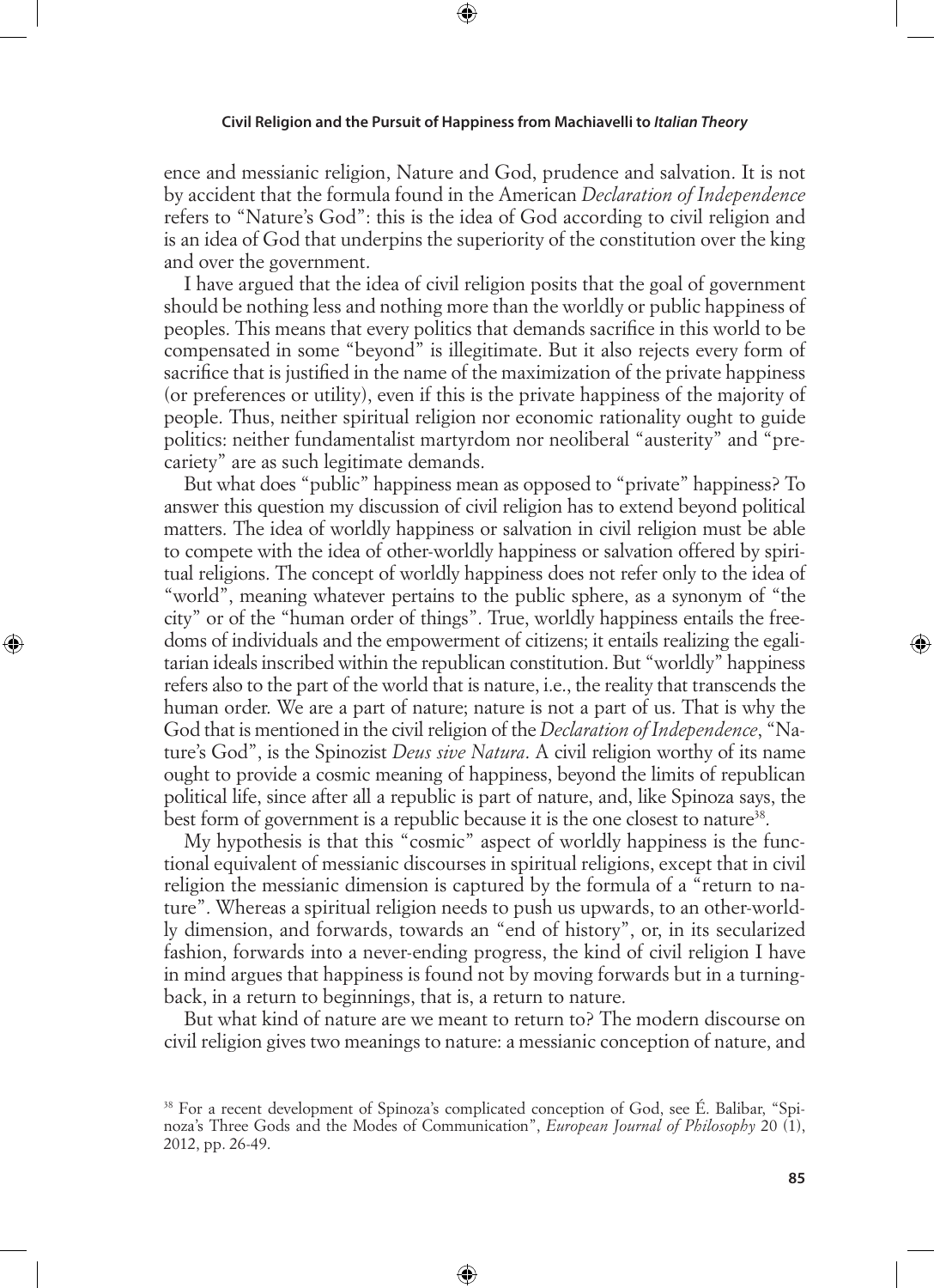⊕

a scientific conception of nature. The civil idea of messianic nature, which we find in Spinoza, for instance, but before him in Machiavelli as well and after him in Nietzsche, is based on the idea of a radical equality between all living beings. This intuition is safeguarded by our political belief that it is "by nature" that all human beings are "equal and free". Thus, for civil religion the return to a messianic conception of nature means a return to an ideal of radical equality of each with all. In Negri and Agamben, this ideal has recently taken the form of a recovery of the Franciscan notion of "highest poverty". This is the ideal of "poverty" not as lack or deprivation, but as a form of life in which certain public things and goods are to be used by everyone but owned by no one. Another example of this messianic idea of return to nature is found in the call for strong versions of ecological sustainability, and, in general, in the drive to "recycle" and "reuse" as much as possible – recycling is a very profane form of "return to nature". Yet another aspect of messianic nature in civil religion is the belief that everyone is in principle capable of knowing as much as anyone else, because true knowledge is not the possession of individual intellects but of a general or public intellect<sup>39</sup>. This ideal is what motivates the practical policy of aiming towards a free education accessible to all, which is a fundamental principle of civil religion.

What is the scientific meaning of the "return to nature"? If we consider the possibility that aspects of modern science are also part of civil religion, as I do although I cannot demonstrate this now<sup>40</sup>, then the meaning of a "return to nature" requires that we opt for the belief that nature is eternal rather than the creation of a God. Whereas spiritual religion, at least in the West, assumes the idea of nature as creation of a supra-natural God, civil religion, by way of contrast, favours the belief that nature is eternal. To persuade us of this belief is the purpose of Stephen Hawking's narratives about contemporary cosmology. More particularly, the belief in the eternity of nature entails a belief in the "eternal return" of everything. Recent advances in cosmology, detailed by Hawking and others, have bolstered this belief in the eternal return thanks to the theories of parallel universes or the multiverse<sup>41</sup>. On this model of an eternal rhythm of exploding and contracting parallel universes, everything that did not happen to you in this universe, everything that you regretted doing or omitting to do, has hap-

◈

⊕

<sup>39</sup> For the development of this idea in post-operaism, see P. Virno, "General Intellect" in *Lessico Postfordista*, Feltrinelli, Roma 2001, pp. 1-23; and A. Illuminati, *Averroe e l'intelletto pubblico*, Manifestolibri, Roma 1996. From the perspective of French post-Althusserian thinking, see A. Honneth and J. Rancière, *Recognition or Disagreement*, edited by K. Genel and J.-P. Deranty, Columbia University Press, New York 2016. Rancière speaks of the "capacity of anybody" to participate in politics based on the premise that "intelligence is the same in all its operations and it belongs to everybody" (ivi, 139).

<sup>40</sup> For the background to this claim, see the discussion of Bacon and Galileo in H. Gatti, *Ideas of Liberty in Early Modern Europe: from Machiavelli to Milton*, Princeton University Press, Princeton (NJ) 2015.

<sup>41</sup> See B. Greene, *The Hidden Reality. Parallel Universes and the Deep Laws of the Cosmos*, Alfred A. Knopf, New York 2011, and for the history of the multiverse idea, see M.-J. Rubenstein, *Worlds without End. The Many Lives of the Multiverse*, Columbia University Press, New York 2014.